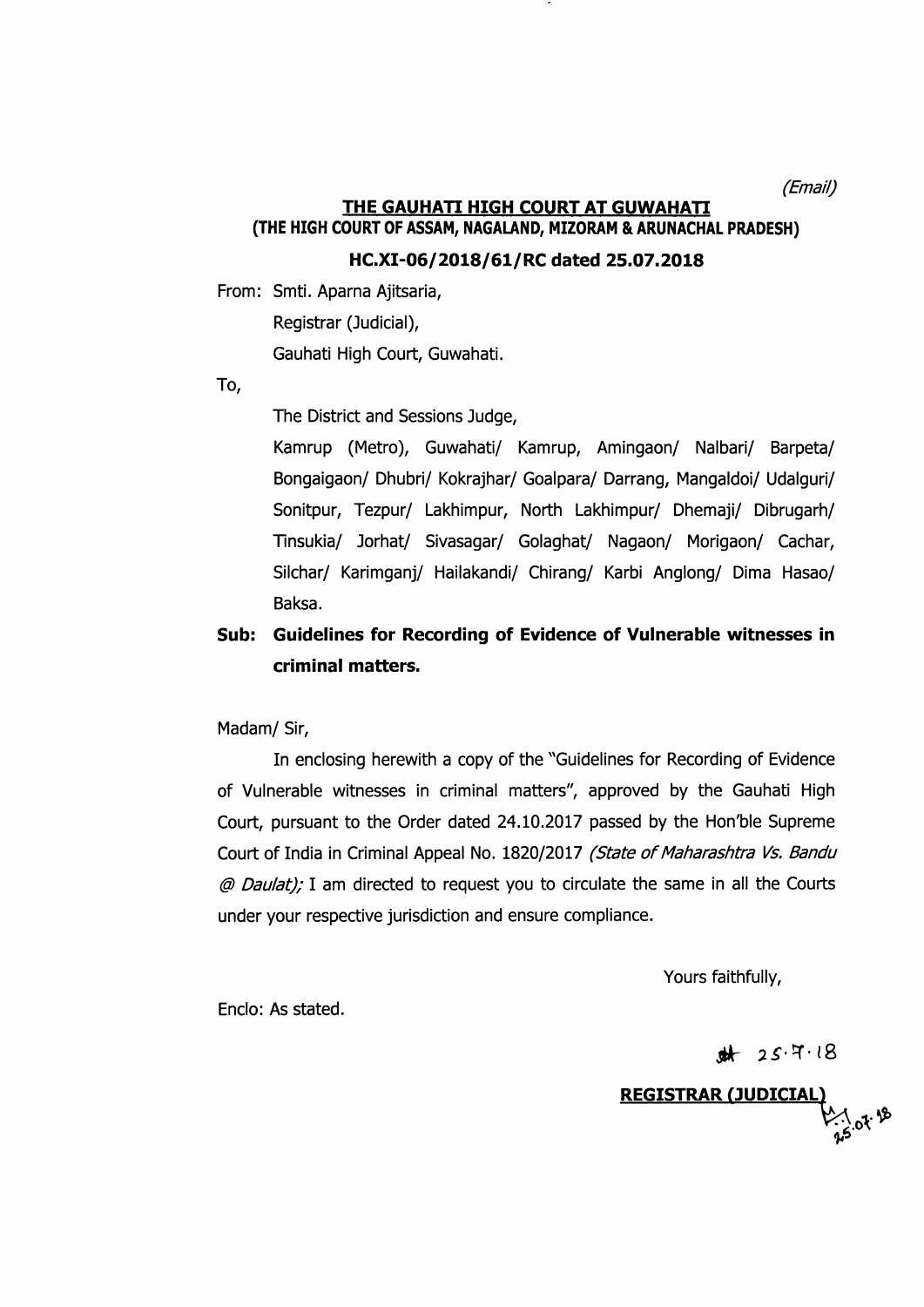Guidelines for recordinq of evidence of vulnerable witnesses in criminal matters

 $\ddot{\phantom{a}}$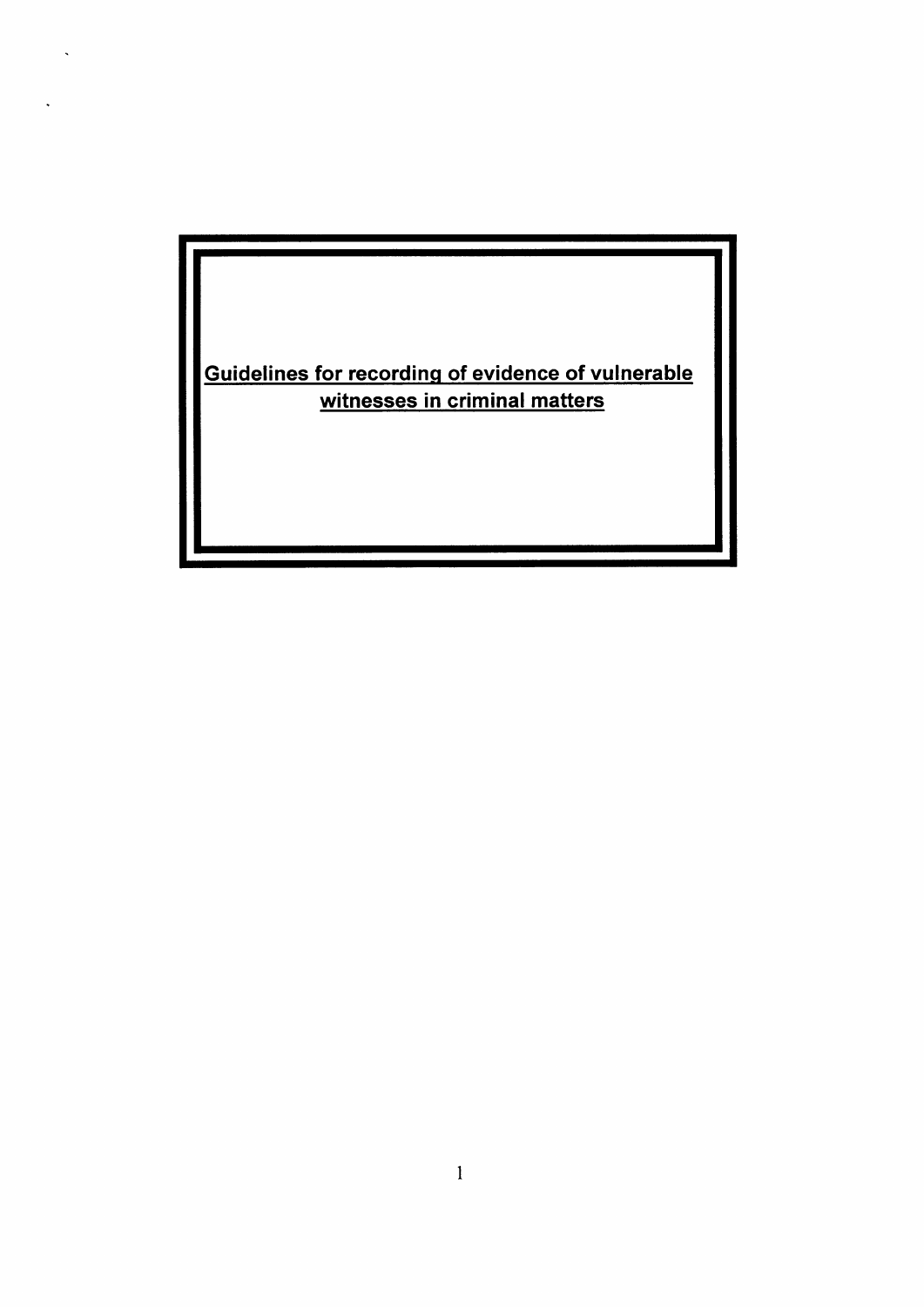#### Preamble

The purpose of this protocol is to present guidelines and mandatory recommendations, to improve the response of the justice dispensation system to vulnerable witnesses.

This protocol prescribes guidelines while recording depositions of vulnerable witnesses in order to enable them to give their best evidence in criminal proceedings. Each witness is unique and is to be handled accordingly. Some of the most challenging cases handled by judges during the course of their careers are those involving vulnerable witnesses as, what happened to or was witnessed by them, impact significantly on their quality of deposition and potentially outcome of a trial.

Vulnerable witnesses, find the criminaljustice system intimidating, particularly the courtroom experience. Under these circumstances, a vulnerable witness may be a poor witness, providing weak testimony and contributing less information than should have been elicited. Further, the lengthy process of navigating the formal and adversarial criminal justice system can affect the vulnerable witnesses psychological development and disable this sensitivity in significant and long-lasting ways.

To respond effectively to the needs of vulnerable witnesses the criminal justice system needs to respond proactively with sensitivity in an enabling and age appropriate manner, so that the trial process is less traumatic for them.

Judges have to strike a balance between protecting the accused's right to a fair trial, and ensuring that witnesses who give evidence in the case are enabled to do so, to the best of their ability.

(The UN Model Law on Justice in Matters involving Child Victims and Wifnesses of Crime published by the UN Office on Drugs and Crime, Vienna, UN, New York 2009 has provided valuable insight and has been a major reference in formulating these guidelines and to enable compliance with international standards on the subject.)

#### OBJECTIVES OF THESE GUIDELINES

- To elicit and secure complete, accurate and reliable evidence from vulnerable witnesses; 1
- To minimize harm or secondary victimization of vulnerable witnesses in anticipation and as a result of participation in the criminal justice system; 2.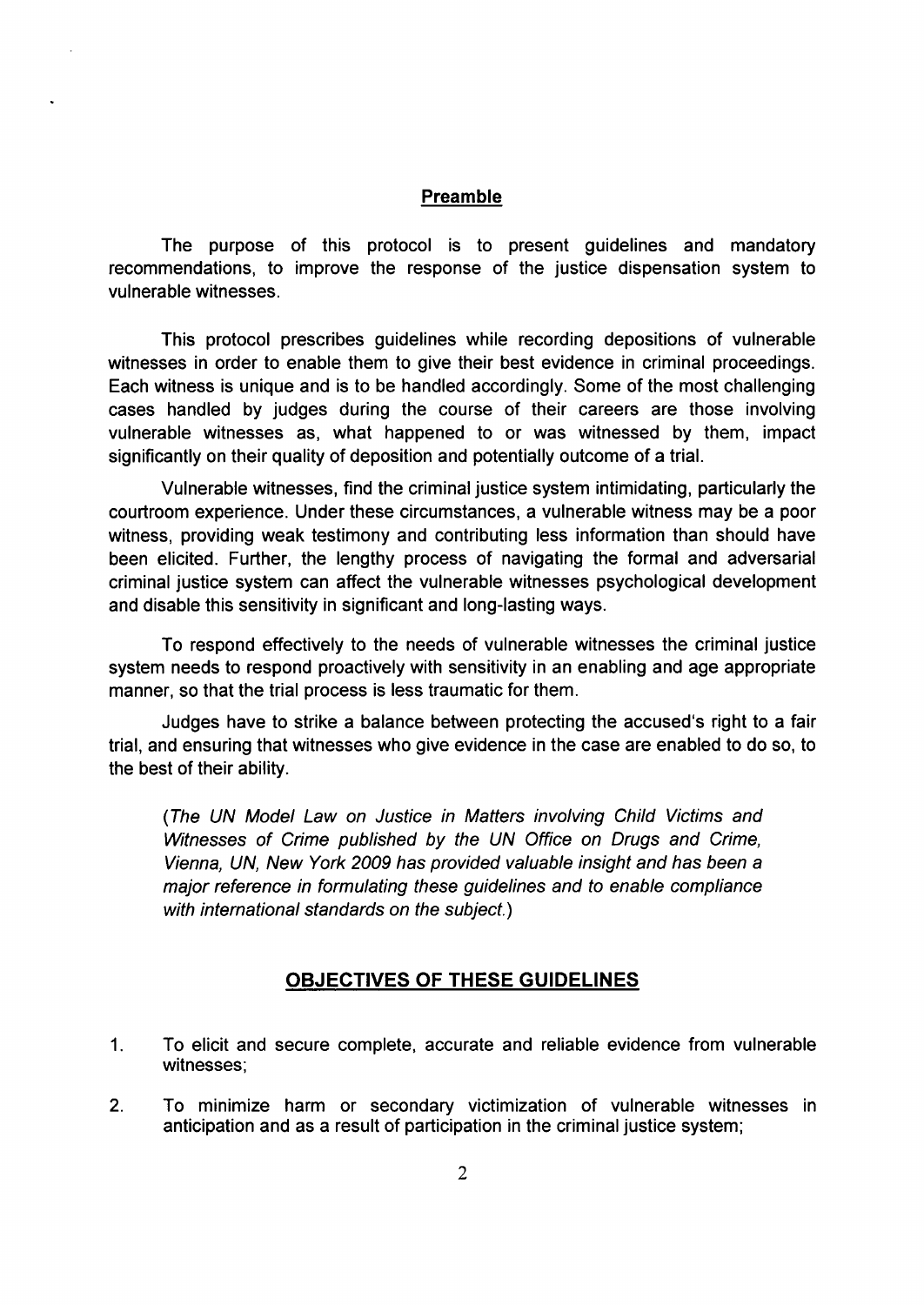3. To ensure that the accused's right to a fair trial is maintained.

## **Applicability**

Unless otherwise provided, these guidelines shall govern the examination of vulnerable witnesses during criminal trial who are victims or witnesses to crime.

## 1. Short Title, extent and commencement-

These guidelines shall be called, -Guidelines for recording evidence of vulnerable witnesses in criminal matters l.

They shall apply to the criminal courts under the jurisdiction of the Gauhati High Court. Their application shall commence from the date notified by the Gauhati High Court.

2. Construction of the guidelines. These guidelines shall be liberally construed to uphold the interests of vulnerable witnesses and to promote their maximum accommodation without prejudice to the right of the accused to a fair trial.

#### 3. **Definitions -**

a. Vulnerable Witness  $-$  is a child who has not completed 18 years of age.

b. Support Person – Means and includes guardian ad litem, legal aid lawyer, facilitators, interpreters, translators and any other person appointed by court or any other person appointed by the court to provide support, accompany and assist the vulnerable witness to testiry or aftend judicial proceedings.

c. Best Interests of the Child - Means circumstances and conditions most congenial to security, protection of the child and most encouraging to his physical,

psychological and emotional development and shall also include available alternatives for safeguarding the growth and development of the child $\cdot$ .

d. Development Level - Development level refers to the specific growth phase in which most individual are expected to behave and function in relation to the advancement of their physical, socio economical, cognitive and moral abilities<sup>2</sup>.

e. In-Camera Proceedings – means criminal matters or part thereof wherein the public and press are not allowed to participate, for good reason as adjudged by the court.

f. Concealment of ldentity of witness - Means and includes any condition prohibiting publication of the name, address and other particulars which may lead to the

<sup>1</sup> Section 327 (2) Cr PC

<sup>2</sup> Sec 228A IPC. Sec 21 of the Juvenile Justice (Care and Protection of Children) Act, 2000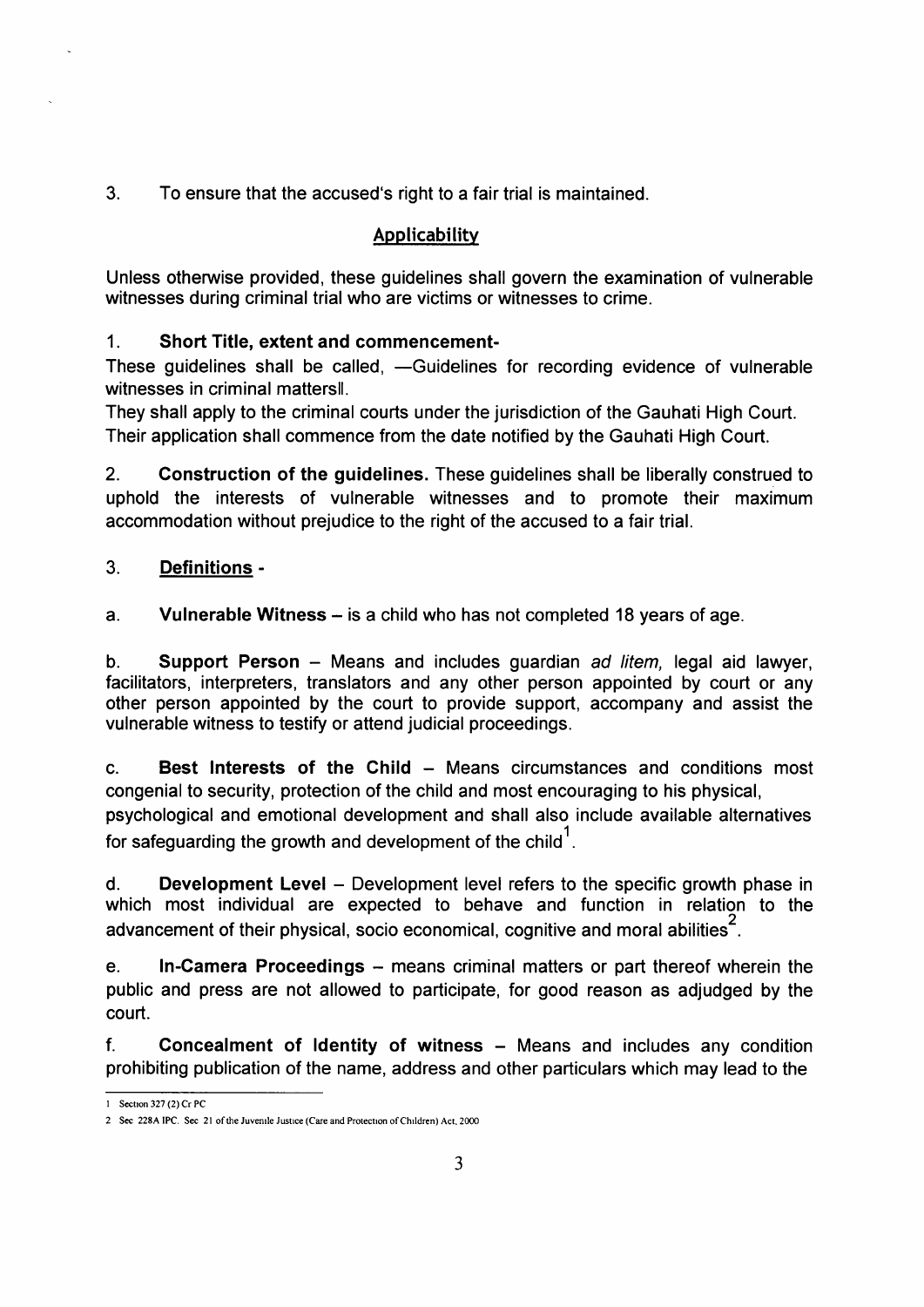identification of the witness $\mathrm{^{3}}$ 

g. Comfort ltems - Comfort items mean any article which shall have a calming effect on a vulnerable witness at the time of deposition and may include stuffed toy, blanket or book.

h. Competence of a *vulnerable* Witness  $-$  Every vulnerable witness shall be competent to testify unless the court considers that they are prevented from understanding the questions put to them, or from giving rational answers to those questions due to tender years, disease, either of body or mind, or any other cause of the same kind.

Explanation: A mentally ill person may also be held competent unless he is prevented by his lunacy to understand questions<sup>4</sup>.

i. Court House Tour  $-$  A pre-trial tour of court room to familiarize a vulnerable witnesses with the environment and the basic process of adjudication and roles of each court official<sup>5</sup>.

 $i.$  Descriptive Aids - A human figure model, anatomically correct dolls or a picture or anatomical diagrams or any other aids deemed appropriate to help a vulnerable witness to explain an act or a fact.

k. Live Link  $-$  Live link' means and *includes* a live television link, audio-video electronic means or other arrangement whereby a witness, while absent from the courtroom<sup>o</sup> is nevertheless present in the court room by remote communication using technology to give evidence and be cross-examined.

 $L$  Special Measures – mean and include the use of any mode, method and instrument, etc, considered necessary for providing assistance in recording deposition of vulnerable witnesses.

m. **Testimonial Aids** – means and includes screens; live links, image and/or voice altering devices; or any other technical devices.

 $n.$  Secondary Victimization – means victimization that occurs not as a direct result of a criminal act but through the response of institutions and individuals to the victim.

o. Revictimization - means a situation in which a person suffers more than one criminal incident over a period of time.

<sup>3</sup> Sec. 228A IPC. Sec. 21 of the Juvenile Justice (Care and Protection of Children) Act, 2000

<sup>4</sup> Section 118 Evidence Act

<sup>5</sup> Alternative pre-trial and trial processes for child witnesses in New Zealand's criminal justice system, Issue Paper, Min. of Justice, New Zealand Govt. 2010

<sup>6</sup> Sec 275 Cr.P.C. Achieving Best Evidence in Criminal Proceedings: Guidance on interviewing victims and witnesses; CJSHI; UK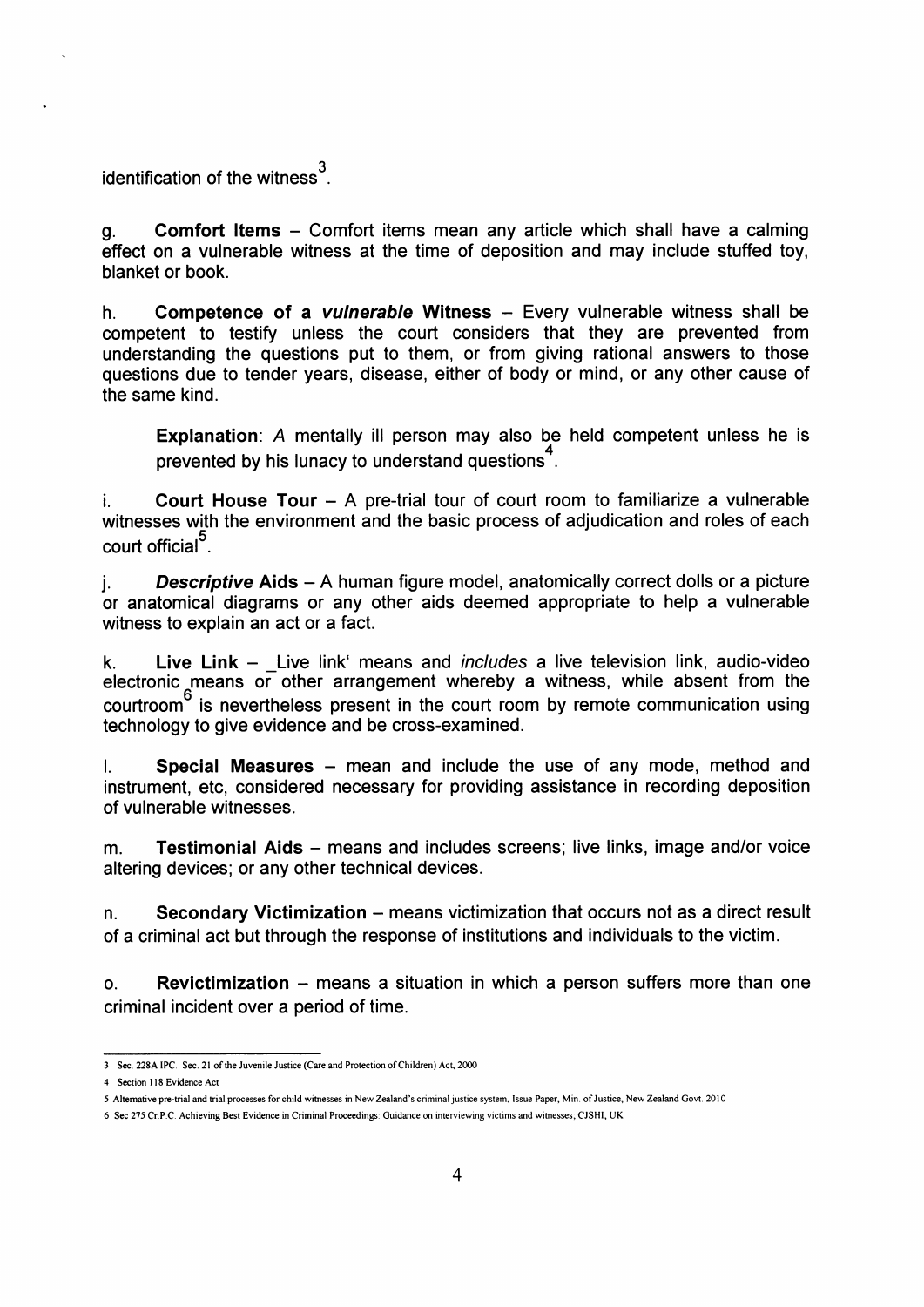p. Waiting Room - A safe place for vulnerable witnesses where they can wait. It shall have toys, books, TV, etc. which can help them lower their anxiety'.

4. Special Measures Direction - The court shall direct as to which, special measure will be used to assist a particular eligible witness in providing the best evidence. Directions may be discharged or varied during the proceedings, but normally continue in effect until the proceedings are concluded, thus enabling the witness to know what assistance to expect.

#### 5. Applicability of guidelines to all vulnerable witnesses.

For the avoidance of doubt, it is made clear that these guidelines are to apply to any vulnerable witness including a child party, regardless of which party is seeking to examine the witness.

#### 6. No adverse inference to be drawn from special measures.

The fact that a witness has had the benefit of a special measure to assist them in deposition, shall not be regarded in any way whatsoever as being adverse to the position of the other side and this should be made clear by the judge at the time of passing order in terms of these guidelines to the parties when the vulnerable witness is examined and when the final judgment is pronounced.

### <sup>7</sup>. ldentification of Stress causing factors of adversarial Criminal Justice System-

Factors which cause stress on child witness, rendering them further vulnerable witnesses, and impeding complete disclosure by them shall, amongst others, include:

- (i) Multiple depositions and not using developmentally appropriate language.
- (ii) Delays and continuances.
- (iii) Testifying more than once.
- (iv) Prolonged/protracted court proceedings.
- (v) Lack of communication between professionals including police, doctors, lawyers, prosecutors, investigators, psychologists, etc.
- (vi) Fear of public exposure.
- (vii) Lack of understanding of complex legal procedures.

<sup>7</sup> Alternative pre-trial and trial processes for child witnesses in New Zealand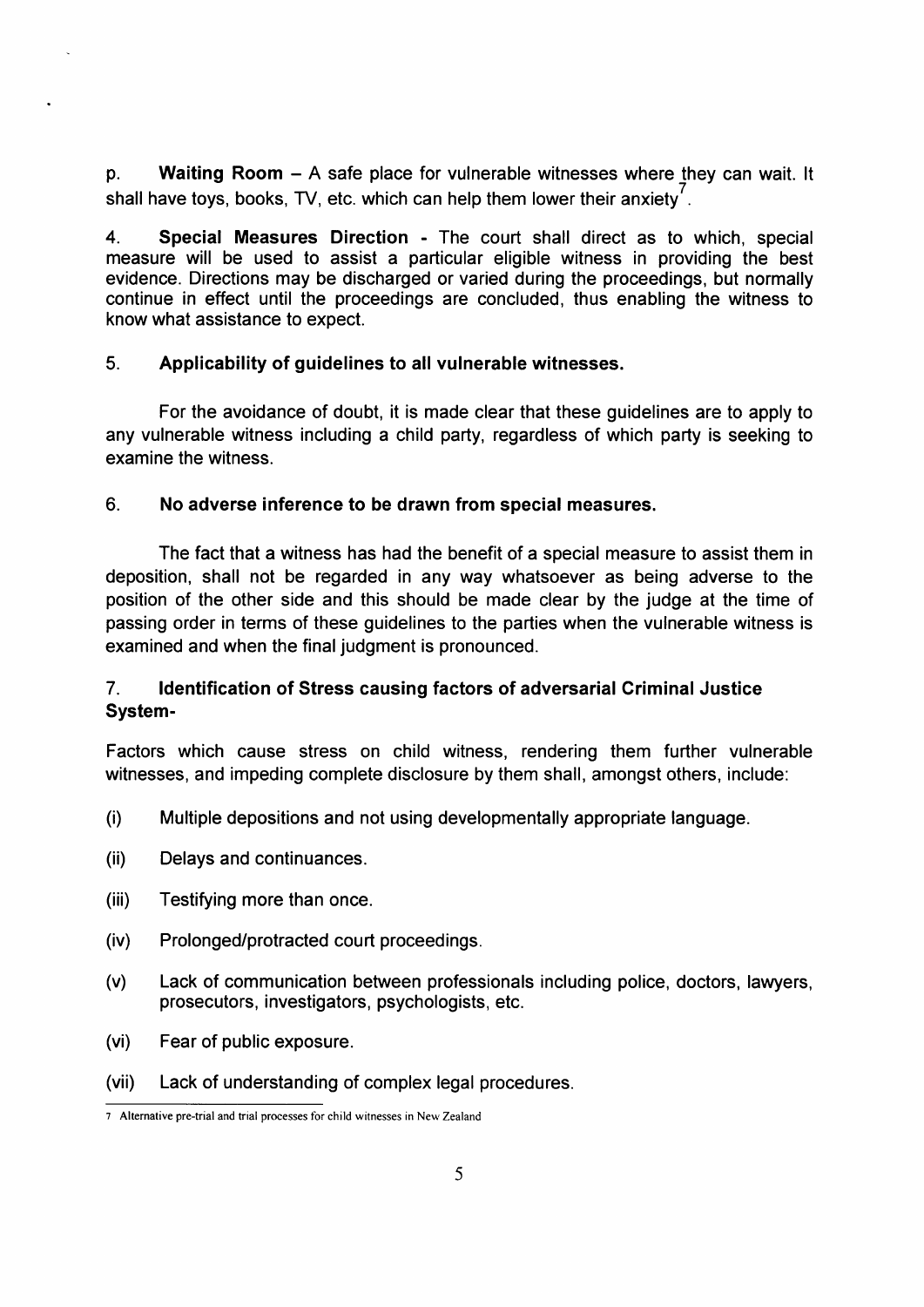- (viii) Face-to-face contact with the accused.
- $(ix)$ Practices are insensitive to developmental needs.
- $(x)$ lnappropriate cross-examination.
- (xi) Lack of adequate support and victims services.
- (xii) Sequestration of witnesses who may be supportive to the child.
- (xiii) Placement that exposes the child to intimidation, pressure, or continued abuse.
- (xiv) lnadequate preparation for fearless and robust testifying.
- $(xv)$ Worry about not being believed especially when there is no evidence other than the testimony of the vulnerable witness.
- Formality of court proceedings and surroundings including formal dress of members of the judiciary and legal personnel<sup> $\delta$ </sup>.  $(xvi)$

#### 8. Competency of vulnerable witness

(i) Every vulnerable witness shall be presumed to be qualified as a witness unless prevented by the following-

(a) age

(b) physical or mental disability leading to recording a finding of doubt regarding the ability of such witness to perceive, remember, communicate, distinguish, truth from falsehood or appreciate the duty to tell the truth, and/or to express the same.

Explanation: The court shall conduct a competency examination before recording the testimony of such witness, or on an application of either prosecution or defence or suo motu.

9. Persons allowed at competence assessment.— Only the following are allowed to attend the competence assessment:

(i) the judge and such court personnel deemed necessary and specified by

<sup>8</sup> Breaking the Cycle of Violence: Recommendations to improve the Criminal Justice Response to Child Victims and Witnesses, US Deptt of Justice.

<sup>9 (</sup>a) Section 118 Evidence Act, (b) Ratan Singh Vs. State, AIR 2004 SC 23) and (c) Virender Vs. State - full reference Crl.A. No.121/08 decided on 29.9.09.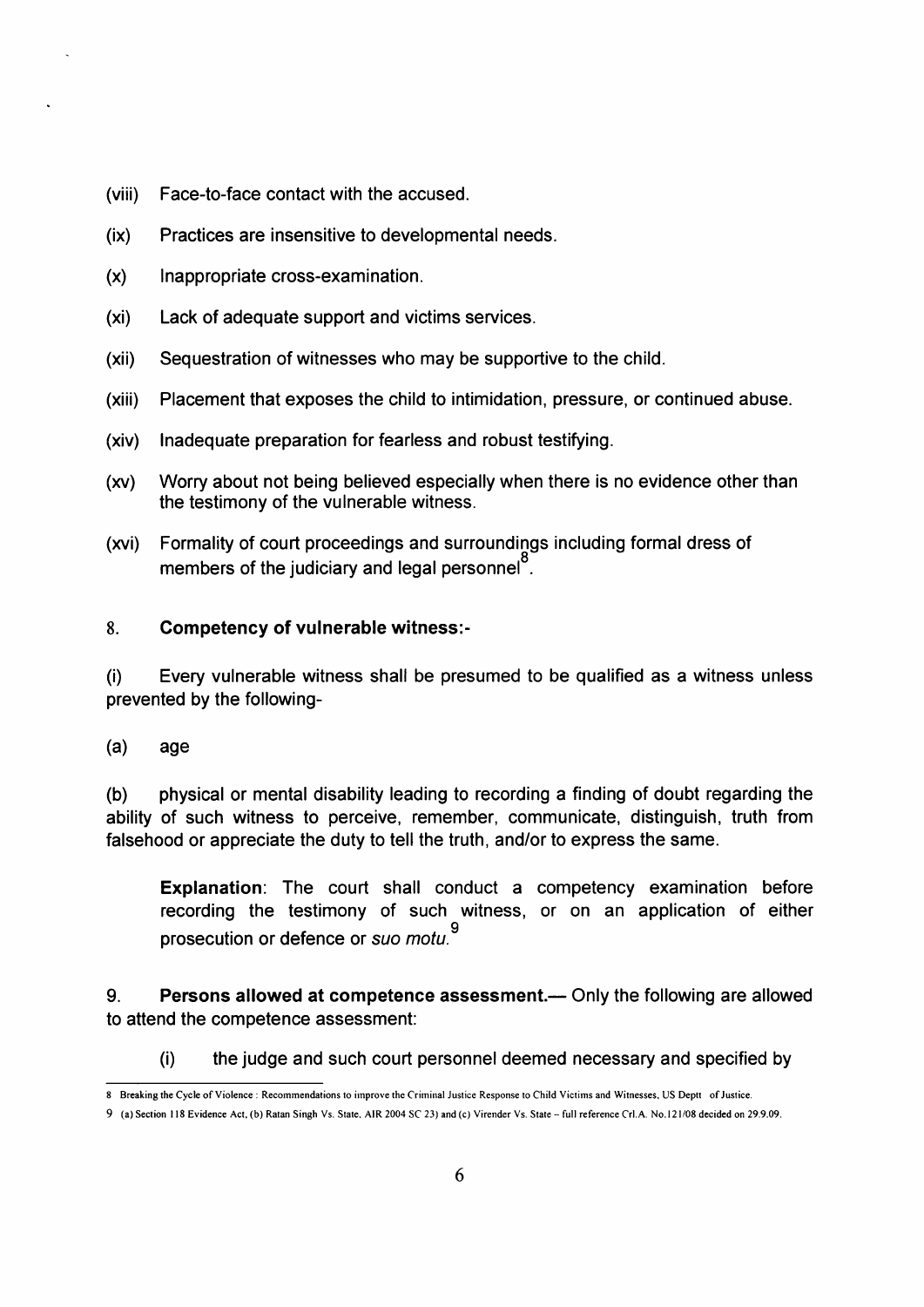order of the judge concerned;

- (ii) the counsel for the parties;
- (iii) the guardian ad litem;
- (iv) one or more support persons for the child; and
- (v) the accused, unless the court determines that competence requires to be and can be fully evaluated in his absence.
- (vi) any other person, who in the opinion of the court can assist in the competence assessment.

10. Conduct of competence assessment.— The assessment of a child as to his competence as a witness shall be conducted only by the judge.

11. Developmentally appropriate questions.— The questions asked to assess the competency of the child shall be appropriate to the age and developmental level of the child; shall not be related to the issues at trial; and shall focus on the ability of the child to remember, communicate, distinguish between truth and falsehood, and appreciate the duty to testify truthfully.

12. Continuing duty to assess competence  $-$  The court has the duty of continuously assessing the competence of the vulnerable witnesses throughout their testimony and to pass appropriate orders, as and when deemed necessary.

#### 13. Pre-trial visit of Witnesses to the Court -

Vulnerable witness shall be allowed a pre trial court visit along with the support person to enable such witnesses to familiarise themselves with the layout of the court, and may include visit to and explanation of the following:

- (i) the location of the accused in the dock;
- $(ii)$ court officials (what their roles are and where they sit);
- $(iii)$ who else might be in the court, for example those in the public gallery;
- (iv) the location of the witness box;
- (v) a run-through of basic court procedure;
- (vi) the facilities available in the court;
- (vii) discussion of any particular fears or concerns with the intermediaries, prosecutors and the judge to dispel the fear, trauma and anxiety in connection with the prospective deposition at court.
- demonstration of any special measures applied for and/or granted, for example practising on the live link and explaining who will be able to see them in the (viii)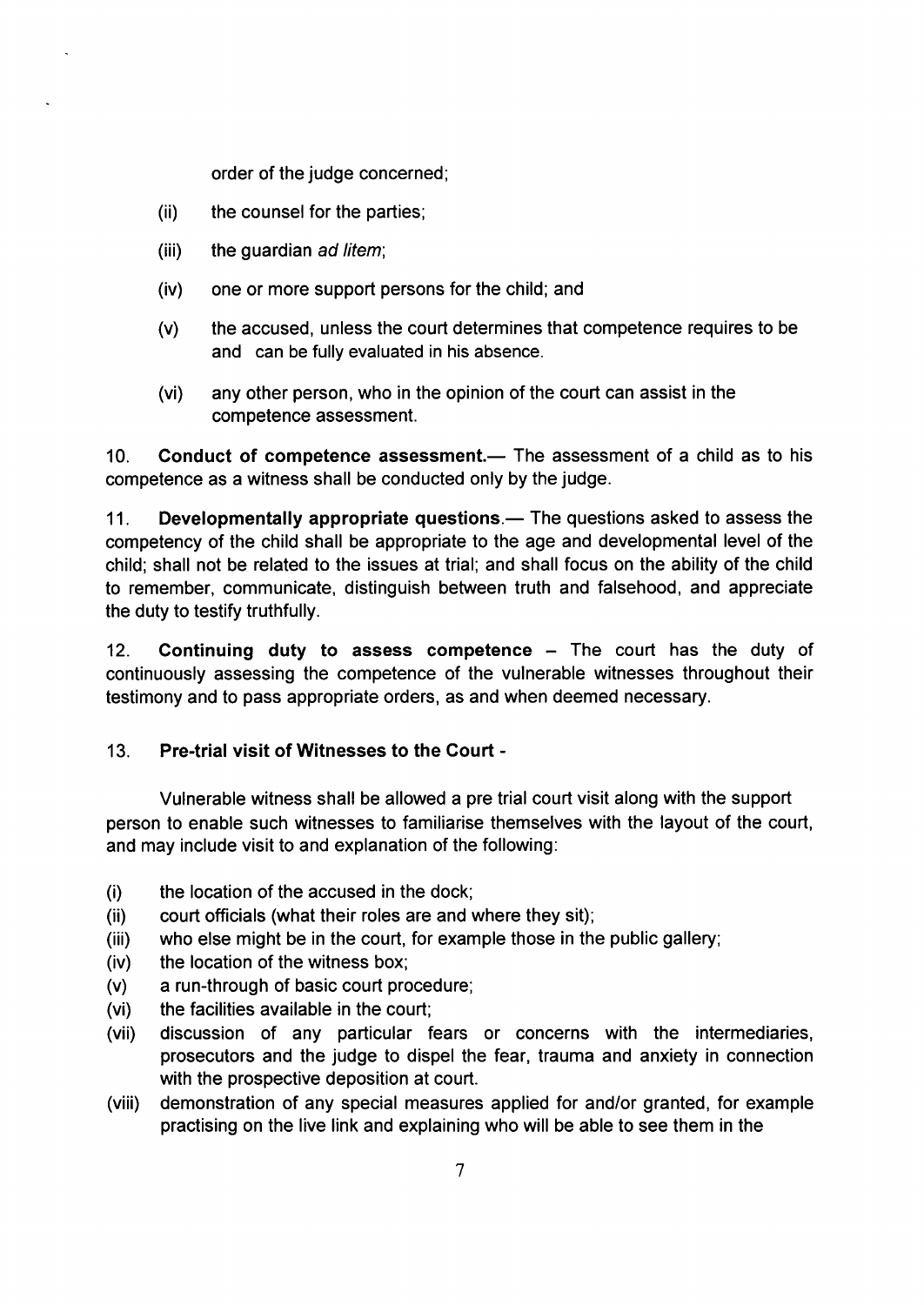courtroom, and showing the use of screens (where it is practical and convenient to do so $^{10}$ .

#### 14. Meeting the judge  $-$

The Judge may meet a vulnerable witness suo motu on reasons to be recorded or on an application of either party in the presence of the prosecution and defence lawyer or in their absence before they give evidence, for explaining the court process in order to help them in understanding the procedure and giving their best evidence.

#### 15. Appointment of Guardian ad litem.—

The court may appoint any person as guardian ad litem as per law to a witness who is a victim of, or a witness to a crime having regard to his best interests after considering the background of the guardian ad litem and his familiarity with the judicial process, social service programs, and child development, giving preference to the parents of the child, if qualified. The guardian ad litem may be a member of bar / practicing advocate, except a person who is a witness in any proceeding involving the child.

#### 16. Duties of guardian ad litem:

It shall be the duty of the guardian ad litem so appointed by court to:

- (i) attend all depositions, hearings, and trial proceedings in which a vulnerable witness participates.
- make recommendations to the court concerning the welfare of the vulnerable witness keeping in view the needs of the child and observing the impact of the proceedings on the child.  $(ii)$
- explain in a language understandable to the vulnerable witness, all legal proceedings, including police investigations, in which the child is involved; (iii)
- assist the vulnerable witness and his family in coping with the emotional effects of crime and subsequent criminal or non-criminal proceedings in which the child is involved; (iv)
- remain with the vulnerable witness while the vulnerable witness waits to testify; (v)

<sup>10</sup> Achieving Best Evidence in Criminal Proceedings: Guidance on interviewing victims and witnesses, UK) Safeguarding Children as Victims and witnesses: UK)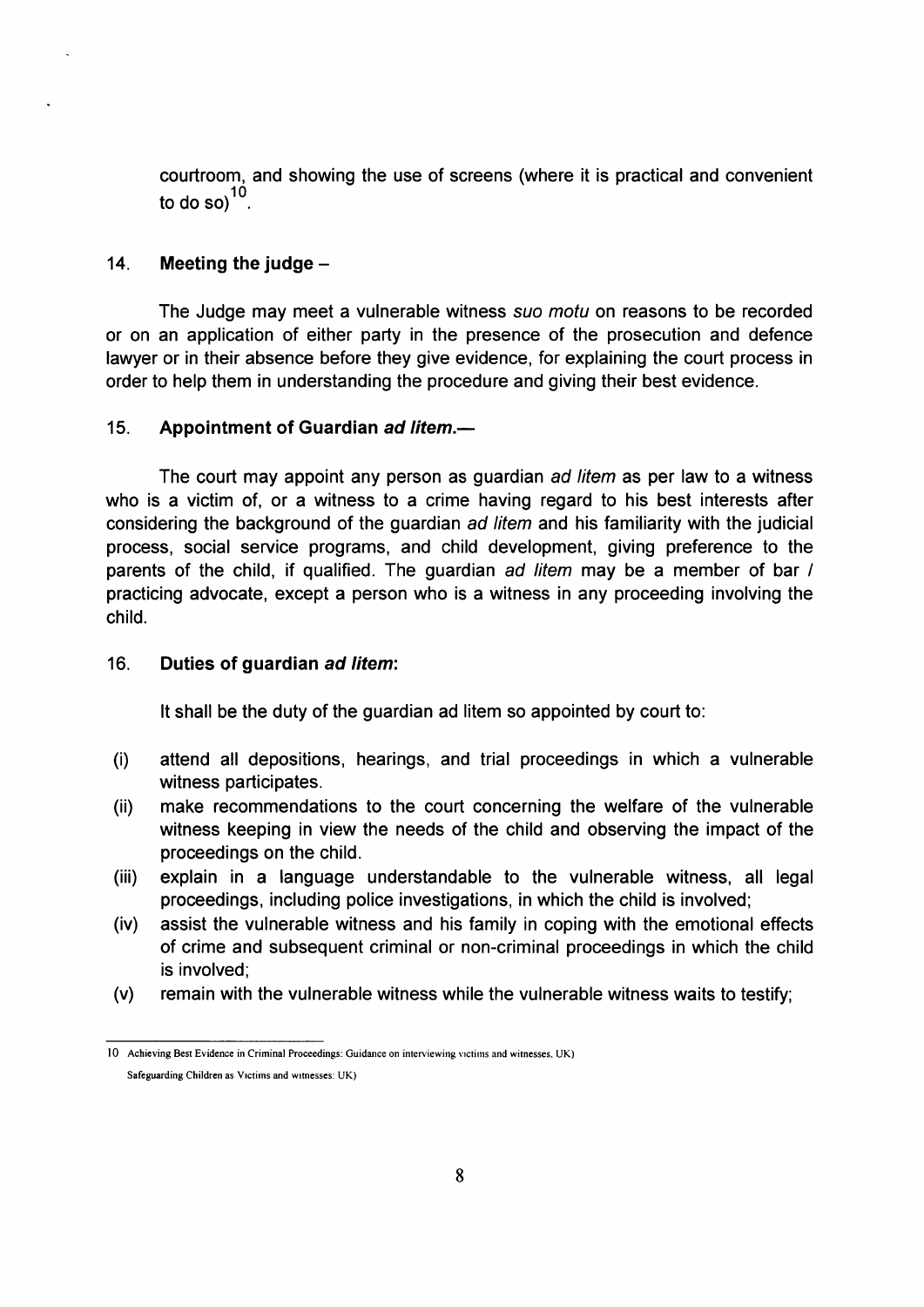#### 17. Legal assistance

A vulnerable witness may be provided with legal assistance by the court, if the court considers the assignment of a lawyer to be in the best interests of the child, throughout the justice process in the following instances:

- (a) at the request of the support person, if one has been designated;
- (b) pursuant to an order of the court on its own motion.

#### 18. Court to allow presence of support persons

- (a) <sup>A</sup>court shall allow suo motu or on request, verbal or written, to child testifying at a judicial proceeding to have the presence of one person of his own choice to provide him support who shall within the view and if the need arise may accompany the child to the witness stand, provided that such support person shall not completely obscure the child from the view of the opposing party or the judge.
- (b) The court may allow the support person to hold the hand of the vulnerable witness or take other appropriate steps to provide emotional support to the vulnerable witness in the course of the proceedings.
- (c) The court shall instruct the support persons not to prompt, sway, or influence the vulnerable witness during his testimony. The support person shall also be directed that he/she shall in no circumstances discuss the evidence to be given by the vulnerable witness.
- (d) Where no other suitable person is available only in very rare cases should another witness in the case be appointed as a support person. The court shall ordinarily appoint a neutral person, other than a parent, as a support person. lt is only in exceptional circumstances keeping the condition of the vulnerable witness in mind, that the court should appoint a parent as a support person.

#### 19. The testimony of support person to be recorded prior:

A testimony of such support person if he also happens to be a witness shall be recorded, ahead of the testimony of the child.

#### 20. Court to appoint facilitator.

(i) To assist the vulnerable witnesses in effectively communicating at various stages of trial and or to coordinate with the other stake holders such as police, medical officer,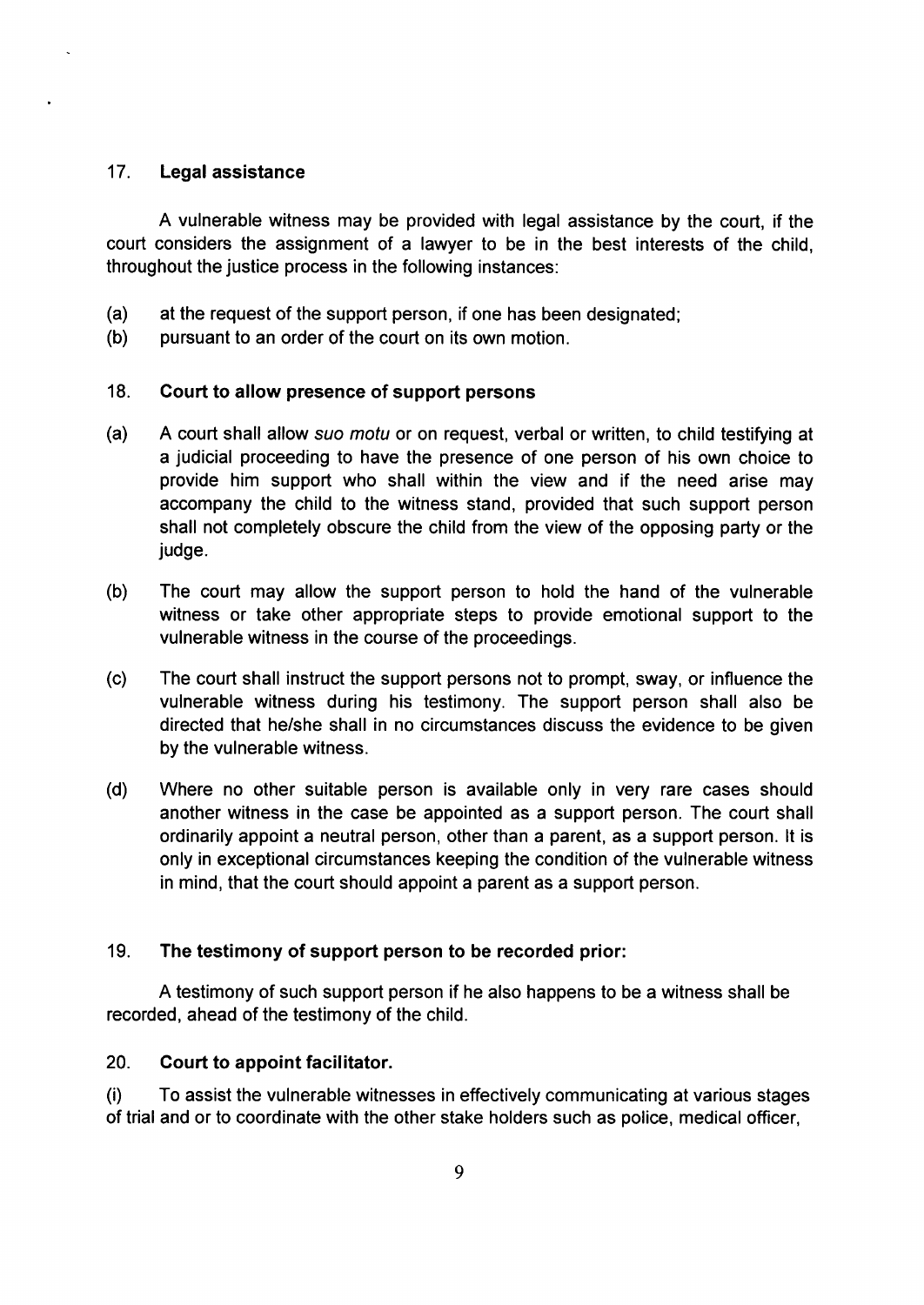prosecutors, psychologists, defence counsels and courts, the court shall allow use of facilitators.

(ii) The court may, suo motu or upon an application presented by either party or <sup>a</sup> support person of vulnerable witnesses appoint a facilitator if it determines that such witness is finding it difficult to understand or respond to questions asked.

Explanation: (i) The facilitator may be an interpreter, a translator, child psychologist, psychiatrist, social worker, guidance counselor, teacher, parent, or relative of such witness who shall be under oath to pose questions according to meaning intended by the counsel.

 $(i)$  If the court appoints a facilitator, the respective counsels for the parties shall pose questions to the vulnerable witness only through the facilitator, either in the words used by counsel or, if the vulnerable witness is not likely to understand the same, in words or by such mode as is comprehensible to the vulnerable witness and which convey the meaning intended by counsel.

#### 21. Right to be informed

A vulnerable witness, his or her parents or guardian, his or her lawyer, the support person, if designated, or other appropriate person designated to provide assistance shall, from their first contact with the court process and throughout that process, be promptly informed by the Court about the stage of the process and, to the extent feasible and appropriate, about the following:

- (a) procedures of the criminal justice process including the role of vulnerable witnesses, the importance, timing and manner of testimony, and the ways in which proceedings will be conducted during the trial;
- (b) existing support mechanisms for a vulnerable witness when participating in proceedings, including making available appropriate person designated to provide assistance;
- (c) specific time and places of hearings and other relevant events;
- (d) availability of protective measures;
- (e) relevant rights of child victims and witnesses pursuant to applicable laws, the Convention on the Rights of the Child and other international legal instruments, including the Guidelines and the Declaration of Basic Principles of Justice for Victims of Crime and Abuse of Power, adopted by the General Assembly in its resolution 40/34 of 29 November 1985;
- the progress and disposition of the specific case, including the apprehension, arrest and custodial status of the accused and any pending changes to that status, the prosecutorial decision and relevant post-trial developments and the  $(f)$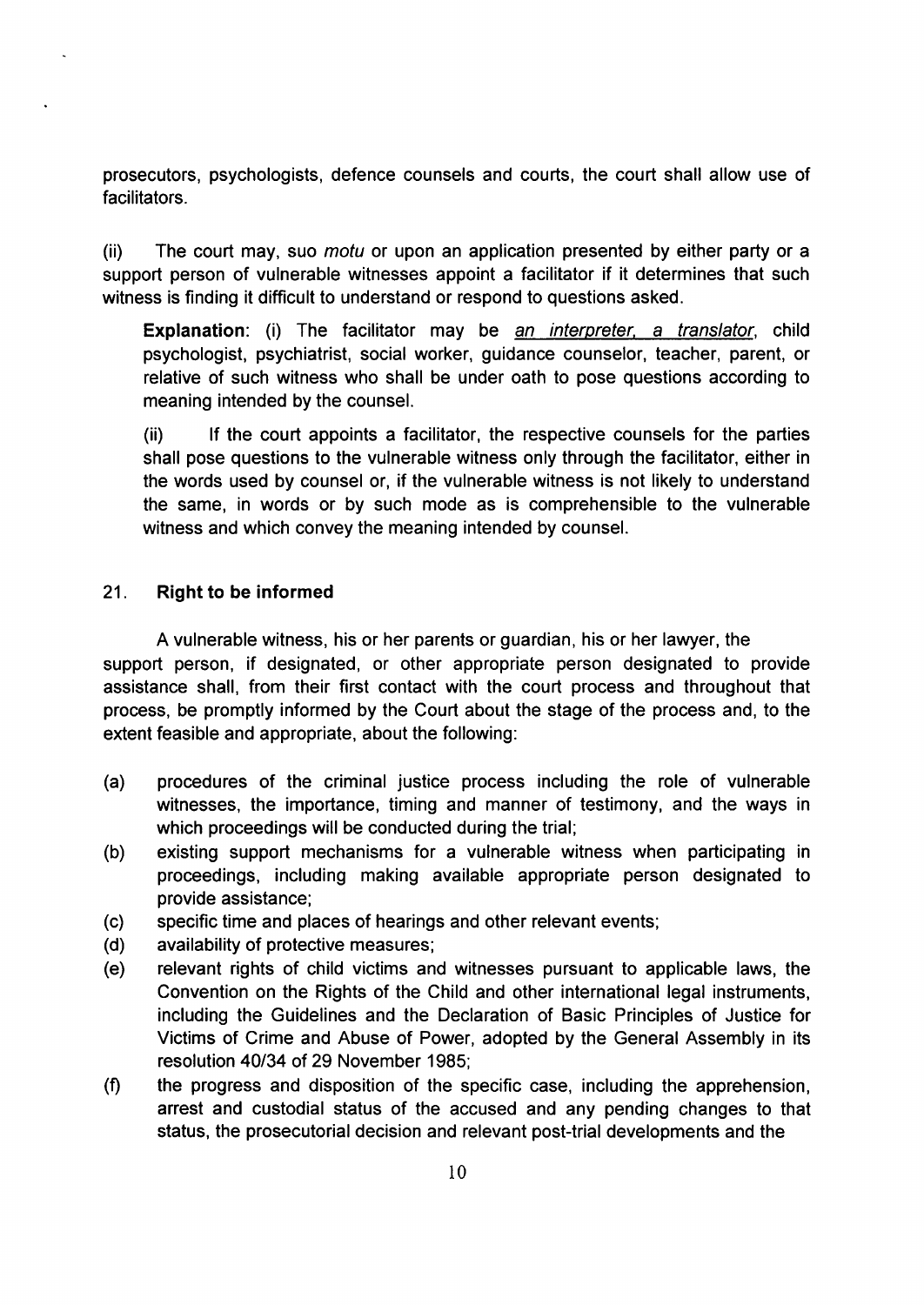outcome of the case.

#### 22. Language, interpreter and other special assistance measures

- (i) the court shall ensure that proceedings relevant to the testimony of a child victim or witness are conducted in language that is simple and comprehensible to a child.
- (ii) if a child needs the assistance of interpretation into a language or mode that the child understands, an interpreter shall be provided free of charge.
- (iii) if, in view of the child's age, level of maturity or special individual needs, which may include but are not limited to disabilities if any, ethnicity, poverty or risk of revictimization, the child requires special assistance measures in order to testify or participate in the justice process, such measures shall be provided free of charge.

#### 23. Waiting area for vulnerable witness

The courts shall ensure that a waiting area for vulnerable witnesses with the support person, lawyer of the witness facilitation, if any, is separate from waiting areas used by other persons. The waiting area for vulnerable witnesses should be furnished so as to make a vulnerable witness comfortable.

#### 24. Duty to provide comfortable environment

It shall be the duty of the court to ensure comfortable environment for the vulnerable witness by issuing directions and also by supervising, the location, movement and deportment of all persons in the courtroom including the parties, their counsel, child witnesses, support persons, guardian ad litem, facilitator, and court personnel. The child may be allowed to testify from a place other than the witness chair. The witness chair or other place from which the child testifies may be turned to facilitate his testimony but the opposing party and his counsel must have a frontal or profile view of the child even by a video link, during the testimony of the child. The witness chair or other place from which the child testifies may also be rearranged to allow the child to see the opposing party and his counsel, if he chooses to look at them, without turning his body or leaving the witness stand. While deciding to make available such environment, the judge may be dispensed with from wearing his judicial robes $^{11}$ .

<sup>11</sup> Virender vs. State of NCT Delhi- decided by Hon'ble Delhi High Court in Crl.A No. 121/08 dt 29 09 09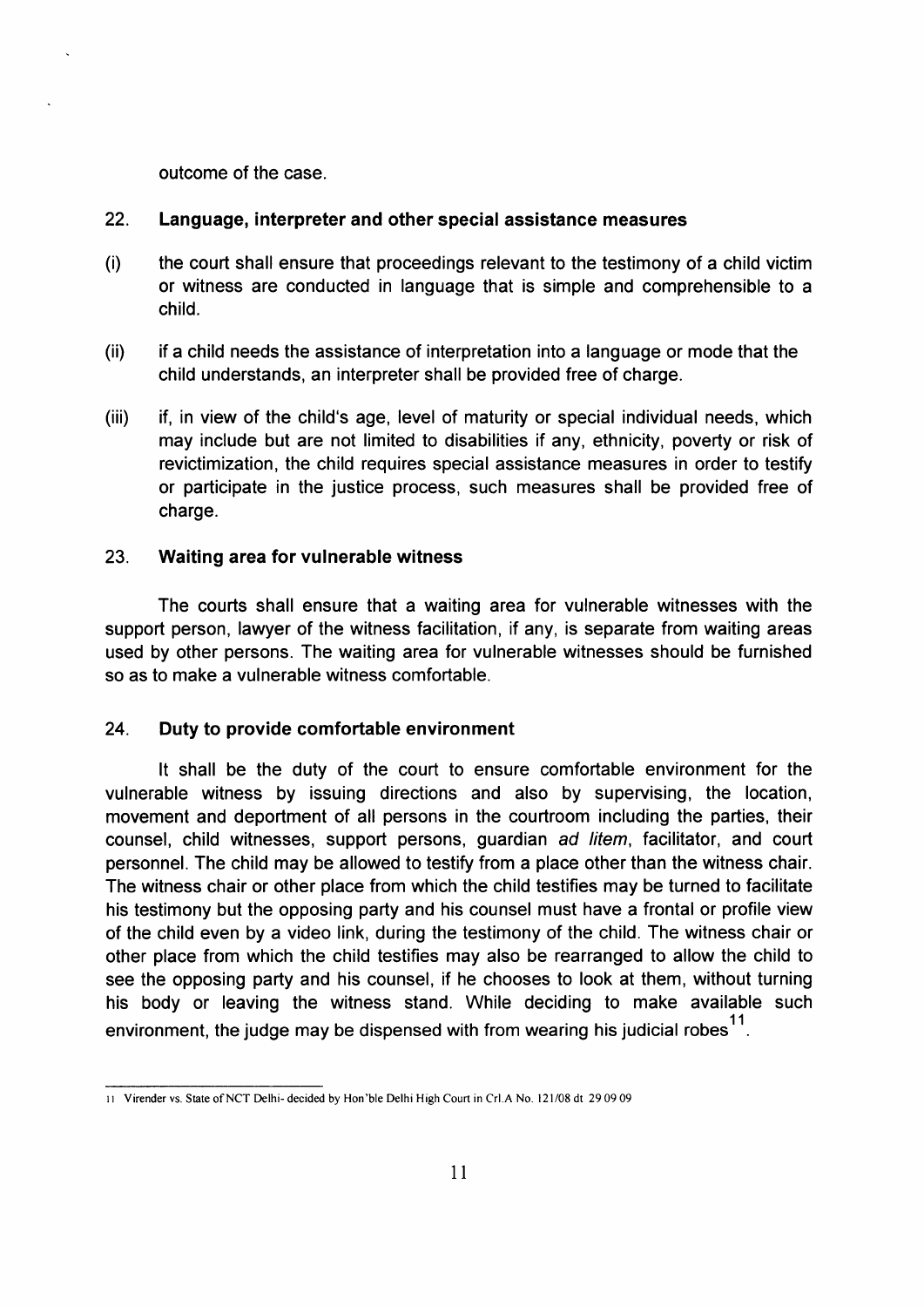#### 25. Testimony during appropriate hours

The court may order that the testimony of the vulnerable witness should be taken during a time of day when the vulnerable witness is well-rested.

#### 26. Recess during testimony

The vulnerable witness may be allowed reasonable periods of relief while undergoing depositions as often as necessary depending on his developmental need.

#### 27. Measures to protect the privacy and well-being of child victims and witnesses.

(1) At the request of a child victim or witness, his or her parents or guardian, his or her lawyer, the support person, other appropriate person designated to provide assistance, or the court on its own motion, taking into account the best interests of the child, may order one or more of the following measures to protect the privacy and physical and mental well-being of the vulnerable witness child and to prevent undue distress and secondary victimization:

- (a) expunging from the public record any names, addresses, workplaces, professions or any other information that could be used to identify the child;
- (b) forbidding the defence lawyer and persons present in court room from revealing the identity of the child or disclosing any material or information that would tend to identify the child;
- (c) ordering the non-disclosure of any records that identify the child, until such time as the court may find appropriate;
- (d) assigning a pseudonym or a number to a child, in which case the full name and date of birth of the child shall be revealed to the accused within a reasonable period for the preparation of his or her defence;
- (e) efforts to conceal the features or physical description of the child giving testimony or to prevent distress or harm to the child, including testifying:
	- (i) behind screen;
	- (ii) using image- or voice-altering devices;
	- iii) through examination in another place, transmitted simultaneously to the courtroom by means of video link;